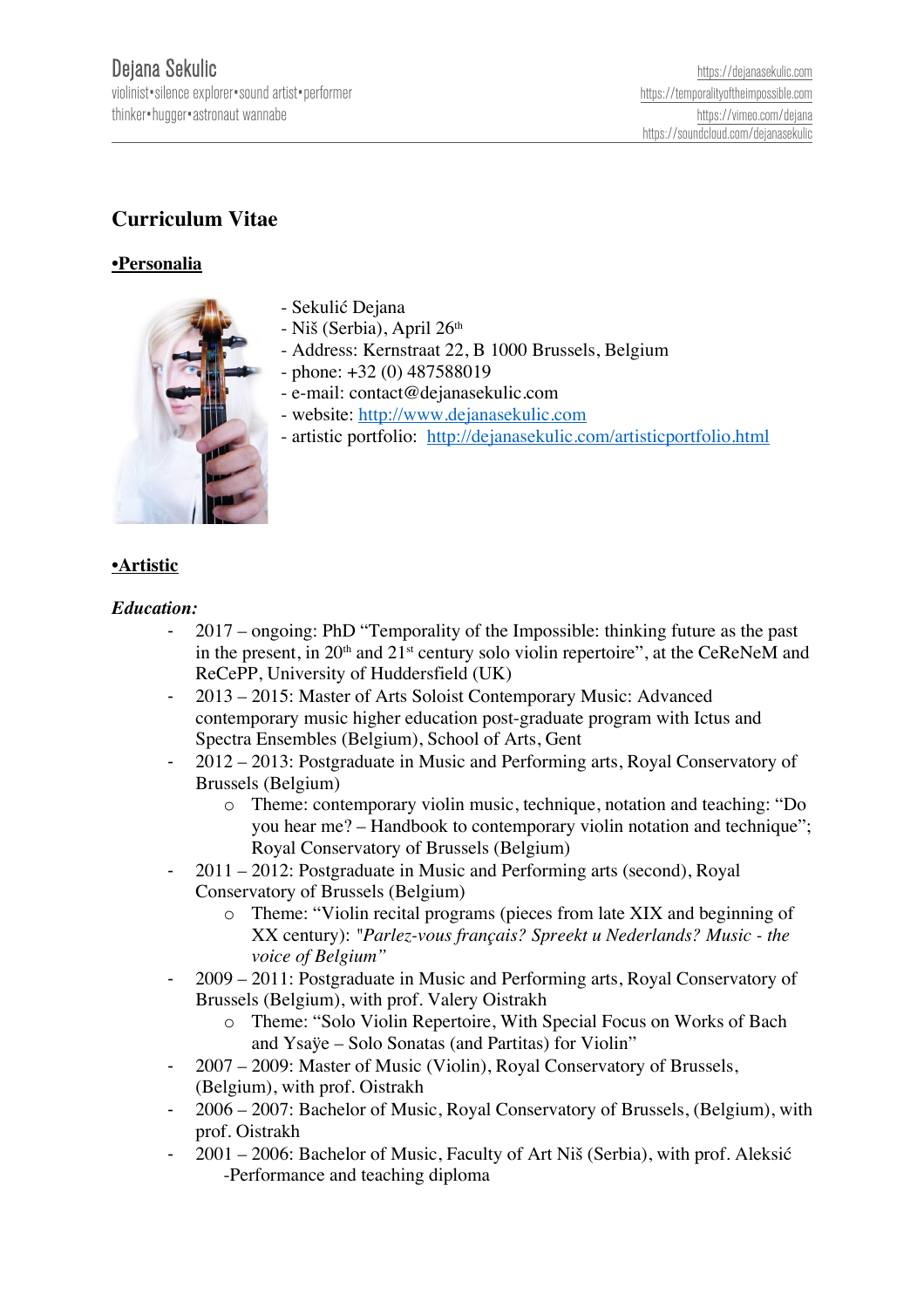- 1991 – 2000: Primary and Secondary Music School "Dr Vojislav Vučković" Niš (Serbia)

## *Notable teachers and mentors:*

Ruggiero Ricci, Igor Oistrakh, Vladimir Spivakov, Eugenia Tchugayeva, Stefan Camilarov. Ilan Gronich, Mihail Grube, Dejan Mihailovic, Angel Stnkov, Vadim Gluzman, Marc Danel, Barbara Maurer, Graeme Jeannings, Peter Ablinger, Tom Pauwels, Graeme Jeannings, Bram Bossier, George van Dam, Pieter Jansen

#### *Performance:*

- performing in Serbia, Belgium, Italy, Slovenia, Switzerland, Austria, Spain, Bulgaria, Germany, France, Portugal, USA and China, Portugal
- selection of performances:
	- o solo violin performances at: hcmf// festival (UK), Prima Vera Contemporanea (Italy), Unerhoerte Musik (Berlin, Germany), Darmstädter Ferienkurse (Germany), ArtBase (Brussels), SMOG (Brussels)
	- o performances with piano and with harp, as well sound art performances, in: L'Académie royale de Belgique (2015 and 2016, Bruxelles Belgium), on ArsMusica Festival (2012, 2013), in Palaise des Beaux-Arts, Brussels (on more occasions in period between 2010 and 2014), in Flagey (on more occasions in period between 2009 and 1013), DeSingel (Antwerp, Belgium), CTM Festival (2016, Berlin Germany)
	- o with LAPS Ensemble on ArsMusica (2013, 2015), LOOP8 Festival (2015- 2016), TRANSIT Festival (2016)
	- o "Ballet Mekanique", with Ictus/GAME (2014/2015)
	- $\circ$  "Soundspotting" on April 2<sup>nd</sup> 2015, Bijloke Cmapus Gent with ICTUS/GAME/KASK Drama and KASK Multimedia– as concept creator, organizer and performer
	- o concert of double violin concertos with Valery Oistrakh (violin), with Constantinus Chamber Orchestra (June, 2011)
	- o "Zavel" Piano Trio tour in Spain, in April-May of 2009
	- o series (one week) of fundraising performances in favor of neonatal unit of Nis City Hospital (May, 2004)
- violinist of LAPS ensemble: http://lapsensemble.be
- regularly performing chamber music concerts: a piano-violin duo, with pianist Nao Momitani; "MaD" – harp and violin duo, with harpist Maria-Jose Jeannin; string quartets (first violin of string quartet "Erato" from 2001 till 2007); piano trio (with "Zavel" Piano Trio notable tour in Spain, in April-May of 2009) and with a string trio.
- Founder and member of artistic council behind "deACT", 2010 collective that gathers eight musicians for performing, in different combinations, chamber music repertoires as well as new and special projects.
- Orchestra experience: "Constantinus Chamber Orchestra" (Serbia) Symphony Orchestra of Niš (Serbia), Brussels Philharmonic Orchestra, SymphoniaASSAI (Belgium), Chamber Orchestra "Timur und seine Mannschaft" (Belgium), Symphony Orchestra of Royal Conservatory of Brussels (Belgium), Collegium Frascati (Belgium).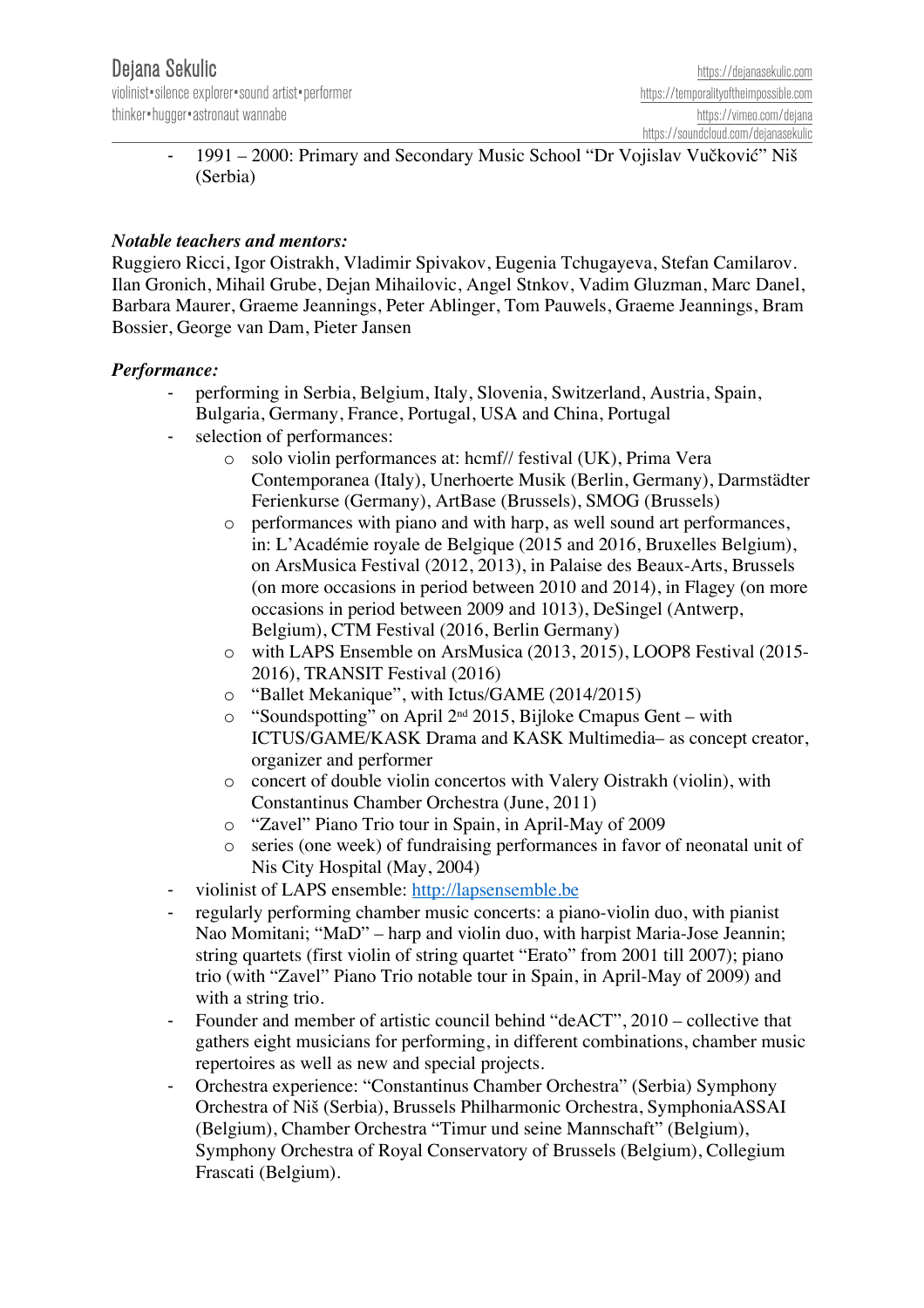in festivals: hcmf// (UK), Darmstädter Ferienkurse (Germany), BAM! (Germany), Donaueshinger Festival (Germany), ArsMusica Festival (Belgium), BigBang Festival (Portugal/Belgium/France), TRANSIT Festival (Belgium), LOOP Festival (Belgium), Internationale Ferienkurse für Neue Musik (Germany), "Gubbio Sumer Festival" (Italy), "Constantinus Festival" (Serbia), "Ost-West Musikfest" (Austria), "Gentse Feesten" (Belgium), "ArsMusica" (Belgium), "Epidaurus Festival" (Croatia), International Music Festival Chengdu (China)

## *Recordings:*

- solo CD "Temporality of the Impossible", 2022, NMC/Huddersfield Contemporary Records, HCR26
- Federico Pozzer 'Breaths', 2019, Another Timbre, at 141
- several recordings for both Serbian and Italian radio and TV broadcasting companies
- recording original score for a Theatre play with String Quartet "Erato"
- audio and video publication, which follows her work: "Solo Violin Repertoire, With Special Focus on Works of Bach and Ysaÿe – Solo Sonatas (and Partitas) for Violin", titled "Bach and (Vs.) Ysaÿe. A timeless and endless journey. To unknown."

## **•Research, multifarious works, teaching…**

- >Music-19<#10 (2022), [interpretation/performance concept for ">Music-19<" score #10, with audience participation] http://dejanasekulic.com/works/no10.html
- "black box" (2021), [interactive sound-touch installation] http://dejanasekulic.com/works/black\_box.html
- "Score by Spaces" (2019/2021), a graphic score-frame for three Spaces and undetermined performer(s)] http://dejanasekulic.com/works/score\_by\_spaces.html
- "What might the wind sound like among those leaves?" (2020): a graphic score for undetermined performer / or a graphic performance for 9 people during an online meeting {zoom/jitsi/skype/…}, for the occasion of the happening in Guerilla University+Rojava University collaborative and communal thinking project initiated by People Coming from NowHere [http://dejanasekulic.com/works/wmtwslatl.html]
- "#6#7#17" (2020) 3 multichannel video performance pieces [http://dejanasekulic.com/m19int.html]
- "Memories of things that will never happen" (2020) web-based work: http://dejanasekulic.com/mottwnh/memories of things that will never happen.h tml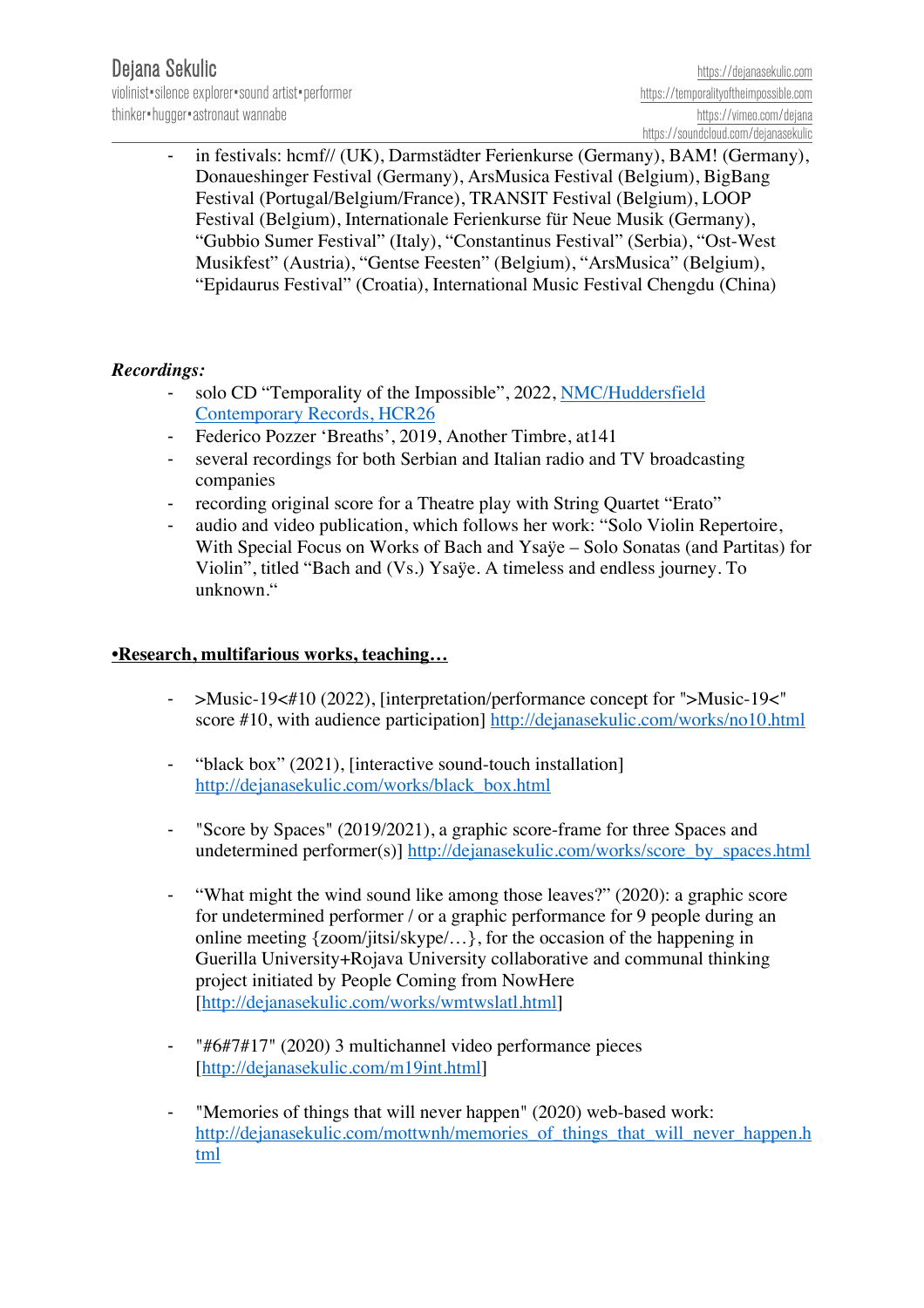- "Sheet Music: the Performance" (2020) series of loop animations, kinetic sculptures and installations [http://dejanasekulic.com/sheet\_musicthe\_performance.html]
- "being  $\lceil$  all my heart]" (2019) sound+touchable drawing installation piece, for hcmf// 2019 [ http://dejanasekulic.com/hcmf2019/all\_my\_heart\_s.html ]
- "Wishes for the future" (2017- ongoing/open series): open-ended collection of works, that are made at/around the end of a calendar year, acting as wishing-cards. [2019: http://dejanasekulic.com/happynew2020.html 2020: http://dejanasekulic.com/happy2021.html 2021: http://dejanasekulic.com/happy2022.html ]
- Stage designer in Johannes Kreidler's Selbstauslöser (2019) music theatre piece for 2 Performers, Choir, Audio and Video; premiered on 28.9.2019 in Volksbühne Berlin at BAM! Festival für aktuelles Musiktheater
- 2019 in Jasmina Cibic's "Gift: Act" with music/score and performance
- "Temporality of the Impossible" Ongoing work and research in contemporary violin music, technique, notation and teaching started in 2013, under the title: "Do you hear me? *Handbook to contemporary violin music*" – ongoing)
- "Nada" (Hope) A project in 4 Acts, with visual artist Jasmina Cibic (UK/Slovenia). Participating in ACT 1 as co-developer of the instrument, composer and performer - ACT 1 is a recreation and translation of Vjenceslav Richter's censored design for the Yugoslav Pavilion at the 1958 EXPO in Brussels, into a musical instrument. (premier June, 2016). Trailer: https://vimeo.com/169063623
- "Sensonarium" a living instrument study. The interactive sound installation and research on visualization of sound (2015-2016) Teaser: https://vimeo.com/154396381
- Essay "Search and Research. Reflections on Art and Knowledge" (2013-2015, and ongoing).
- Postgraduate research in violin and piano music of late XIX and beginning of XX century: "Violin recital programs (pieces from late XIX and beginning of XX century): *"Parlez-vous français? Spreekt u Nederlands? Music - the voice of Belgium"* (2011-2012)
- Postgraduate research in solo violin performance: "Solo Violin Repertoire, With Special Focus on Works of Bach and Ysaÿe – Solo Sonatas (and Partitas) for Violin" (2009-2011)
- Artistic Master Examination for Violin (2008-2009)